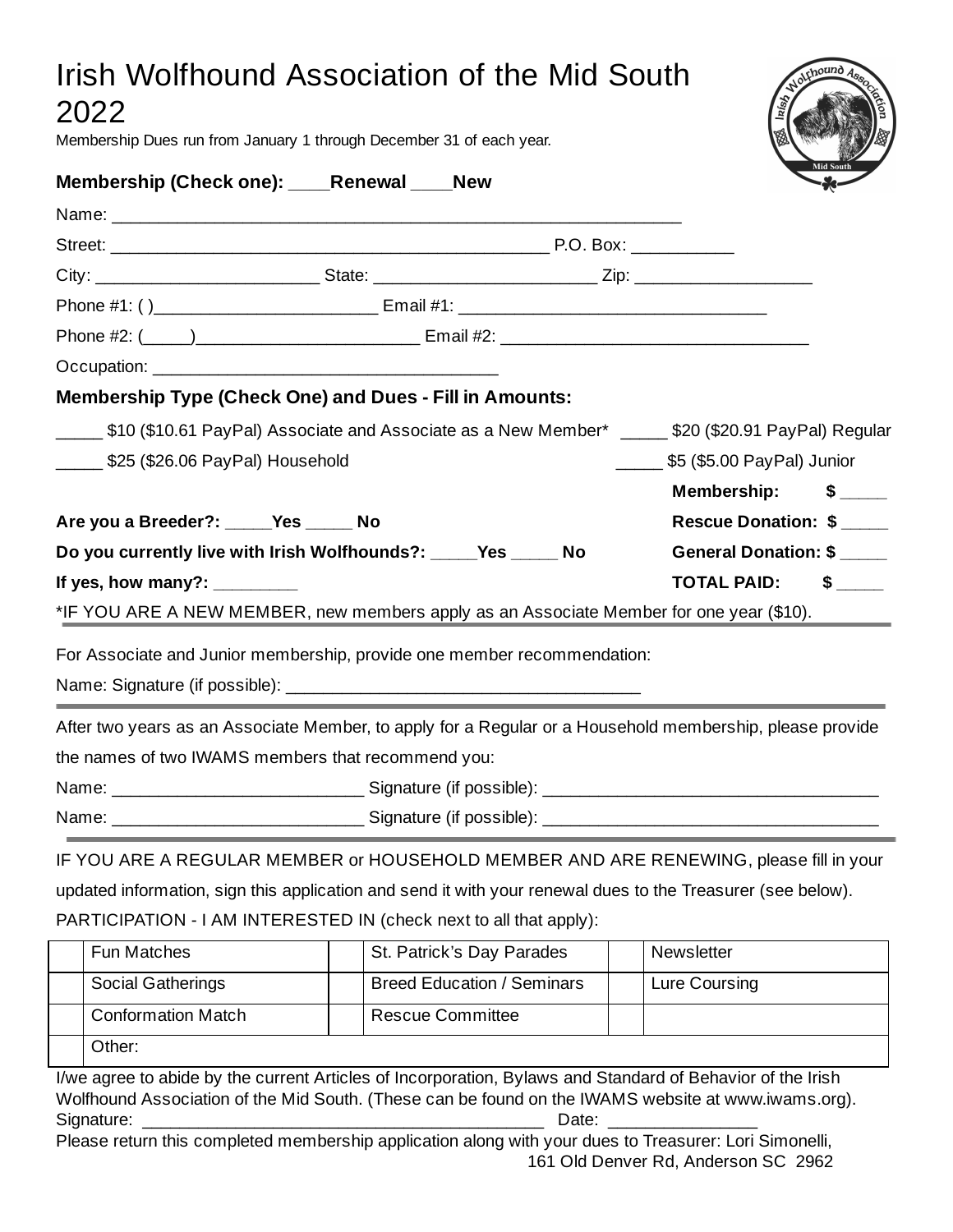# IWAMS Membership Information

**Welcome!** The Irish Wolfhound Association of the Mid South (IWAMS) organized in 1992 as a not–for-profit 501(c)7 organization. We believe that all owners and those who love the breed in our region should be connected and invite you to join IWAMS. The objectives of the club are:

(a) To promote the health and welfare of the Irish Wolfhound;

(b) To encourage and sponsor education in all areas pertaining to the health and welfare of the Irish Wolfhound; (c) To encourage and promote responsible quality breeding of the Irish Wolfhound in accordance with the standards approved by the Irish Wolfhound Club of America and the American Kennel Club (AKC); (d) To promote and maintain an active rescue and placement service for Irish Wolfhounds that can no longer be maintained by their owners in Virginia, West Virginia, North Carolina, South Carolina, Florida and Georgia.

**There are four types of membership:** Regular, Household, Associate for those over 18 years of age, and a Junior membership for those who are under 18. Other membership requirements are:

\*If you compete you need to be in good standing with the American Kennel Club (AKC), \*If you are a member of the Irish Wolfhound Club of America (IWCA), you need to be in good standing, \*You need to subscribe to the objectives of IWAMS (see above),

\*You need to abide by the bylaws. A copy of these can be found at www.iwams.org under the "Home" tab.

**The membership year runs from January 1 through December 31**, and is unrestricted as to where you live, but our primary purpose is to be representative of the owners and breeders in Virginia, West Virginia, North Carolina and South Carolina.

**If you are a new member, you are required to apply first as an Associate Member.** For Associate and Junior membership, one IWAMS member recommendation will need to be provided. After two years, Associate members are eligible to apply for Regular or Household membership. For Regular or Household membership, two IWAMS member recommendations will need to be provided. If you are renewing your membership, fill out the application and mail it to Lori Simonelli with your dues**. If you do not know anyone to recommend you, please contact the club through our website and one of our board members will contact you.**

The full text of IWAMS Membership rules can be found in Article II of the bylaws (under the "Home" tab **at www.iwams.org).** Please complete the Membership Application and mail it to our Treasurer, Lori Simonelli at: 161 Old Denver Rd, Anderson, SC 29625. The types of membership are:

### **Regular (Individual) - \$20 Annual**

- \* Over 18 years of age
- \* **Enjoys All club privileges**
- \* Has voting privileges
- \* Can hold office
- \* Can serve on committees.

#### **Associate (Individual) - \$10**

\* Over 18 years of age

\* Offered to those who live outside the club's geographic area and to those who live within the club's geographic area but are not active.

- \* Entitled to all Club privileges
- \* No voting privileges
- \* All club privileges except voting
- \* May not hold office
- \* New members must apply first as an Associate. **Household (Two Individuals) - \$25 Annual**
- \* Over 18 years of age
- \* Two adult members residing in the same household
- \* All club privileges
- \* Each eligible to vote as Regular Members individually
- \* Each can hold office